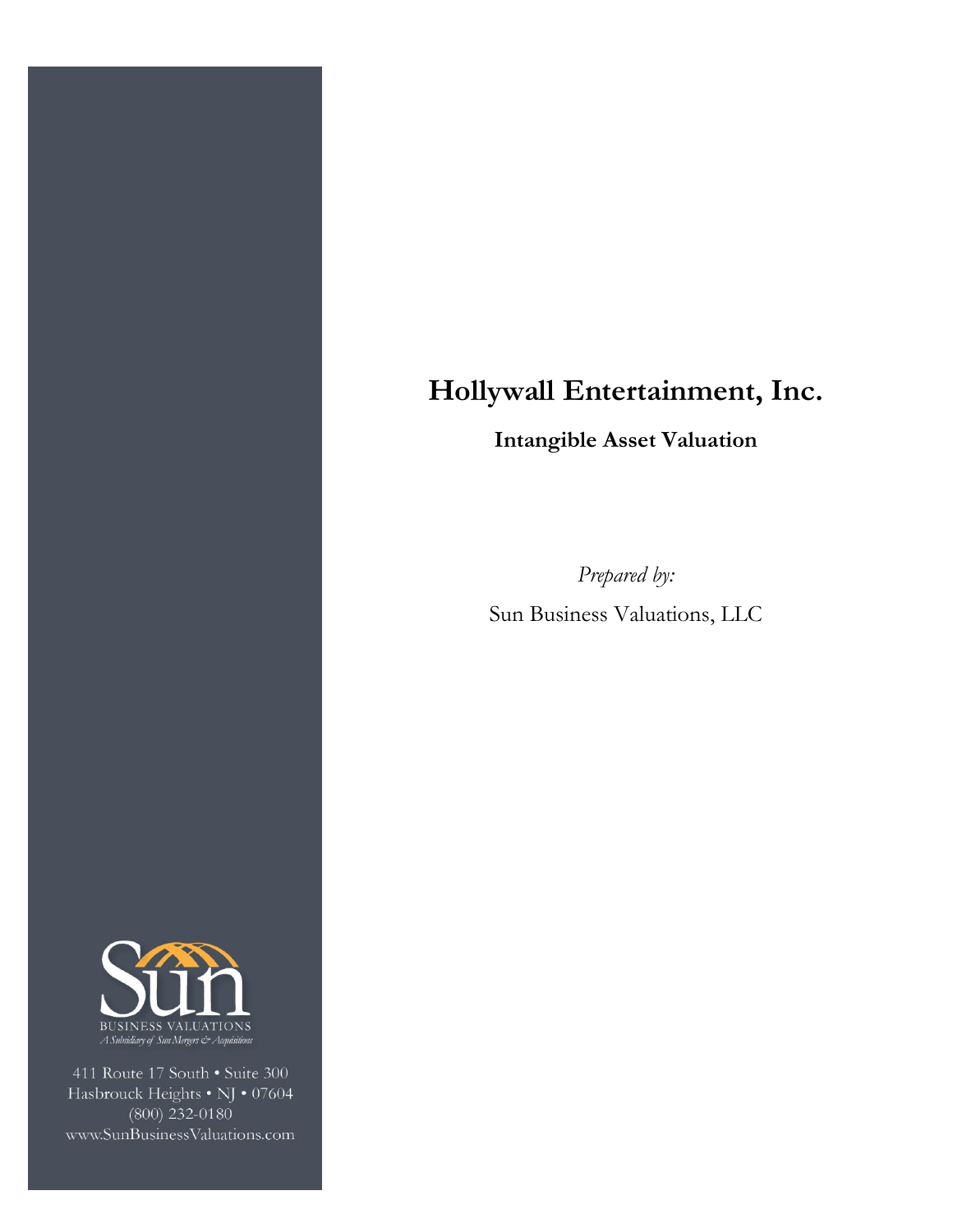Confidential

**Valuation Analysis for Hollywall Entertainment, Inc.** 

*Prepared by:* Sun Business Valuations, LLC

March 4, 2021

**CONFIDENTIAL**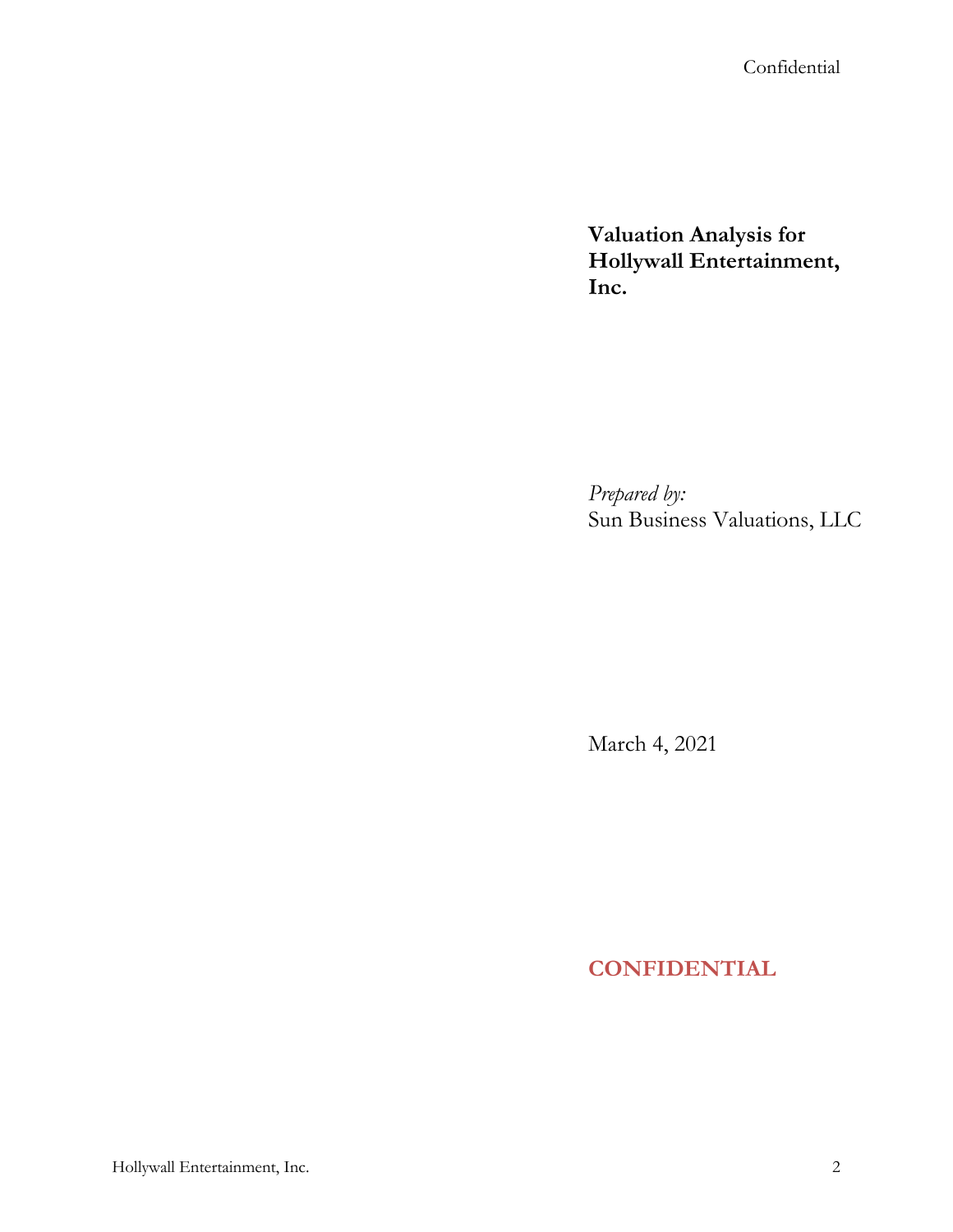### Contents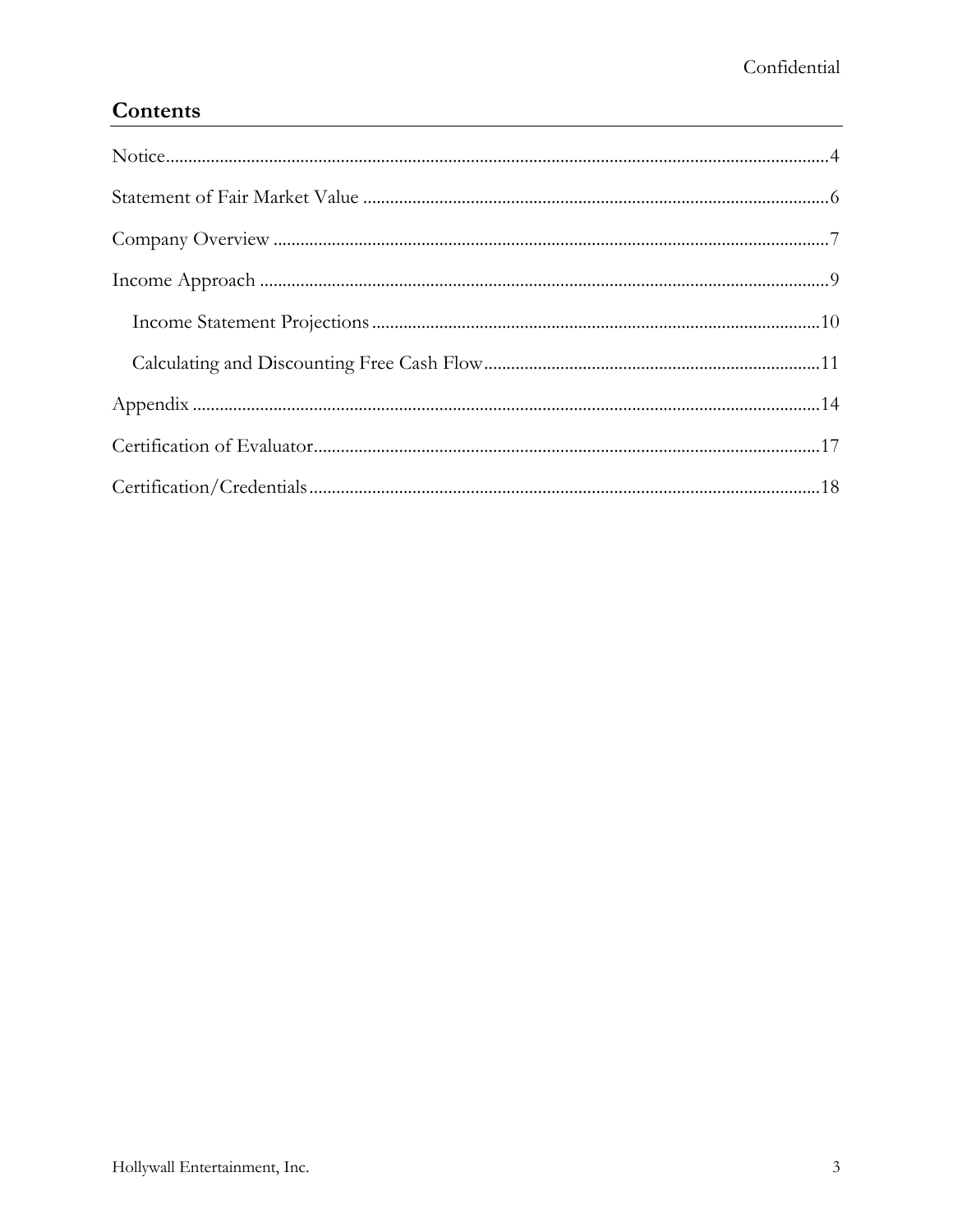

411 Route 17 South, Suite 300 Hasbrouck Heights, NJ 07604 Telephone (800) 232-0180 Fax (201) 727-1350 www.SunBusinessValuations.com

### <span id="page-3-0"></span>**Notice**

#### **Confidential Valuation**

#### **Hollywall Entertainment, Inc.**

The subject Company has supplied the information contained herein. Sun Business Valuations, LLC has not audited nor caused an audit of this information. Sun Business Valuations, LLC makes no representations as to its accuracy or its completeness. Moreover, Sun Business Valuations, LLC does not assume any of the reader's business risks nor shall it be liable in any manner for damage, loss or injury resulting from any inaccuracy in, or incompleteness of, the information or materials contained herein.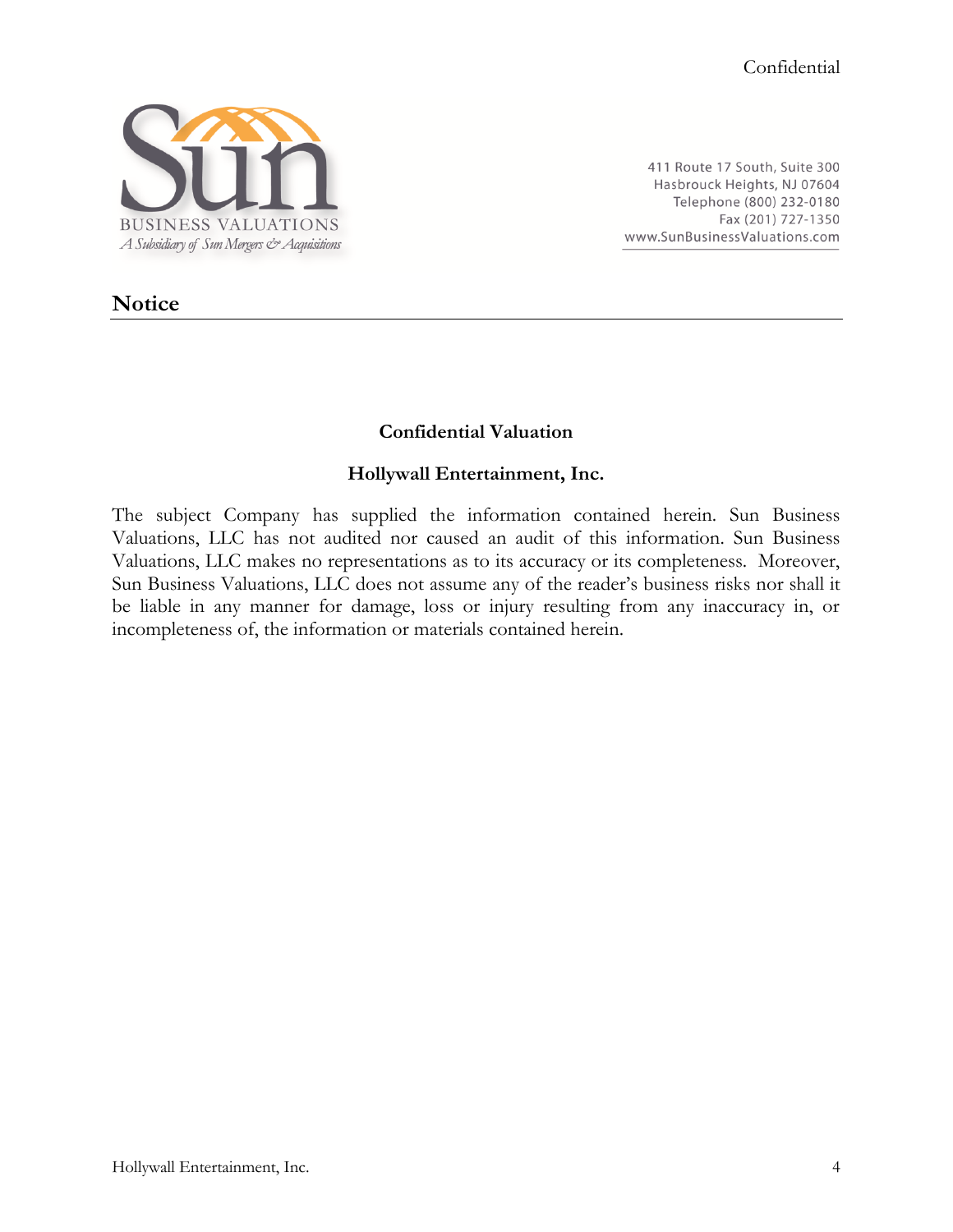#### **FORWARD LOOKING INFORMATION AND RISK ACKNOWLEDGEMENTS**

*This document contains "forward looking statements" and "forward looking information" within the meaning of applicable securities laws (collectively, "forward looking information") with respect to the Company, including, but not limited to (a) estimates of yield, cash costs, production, and, (b) revenue forecasts, (c) illustrative capex, product mix and economics (e) statements with respect to indicative revenue from management contracts (f) estimated revenue and the composition thereof, (g) estimated EBITDA and the composition thereof, (h) multiples and valuation projections, (i) the completion and timing of the completion of new contracts and acquisitions, and (j) any other statement that may predict, forecast, indicate or imply future plans, intentions, levels of activity, results, financial position, operational or financial performance or achievements, and involve known and unknown risks, uncertainties and other factors which may cause the actual plans, intentions, activities, results, performance or achievements of the Company to be materially different from any future plans, intentions, activities, results, position, performance or achievements expressed or implied by such forward looking information. Often, but not always, forward looking information can be identified by the use of words such as "plans", "expects", "is expected", "budget", "scheduled", "estimates", "forecasts", "intends", "anticipates", "will", "projects", or "believes" or variations (including negative variations) of such words and phrases, or statements that certain actions, events, results or conditions "may", "could", "would", "might" or "will" be taken, occur or be achieved. Except for statements of historical fact, information contained herein constitutes forward looking information.*

*Forward looking information is not a guarantee of future performance and is based upon a number of estimates and assumptions of management at the date the statements are made including among other things assumptions about: favorable equity capital markets; the ability to raise sufficient capital to advance the business of the Company; favorable operating conditions; political and regulatory stability; obtaining and maintaining all required licenses and permits; receipt of governmental approvals and permits; sustained labor stability; stability in financial and capital goods markets; the pricing of various industry products; and the level of demand for industry products. Certain of these assumptions are set out in this presentation. Many assumptions are based on factors and events that are not within the control of the Company and there is no assurance they will prove to be correct. Investments in private companies are not appropriate for most retail investors. We strongly recommend that retail investors consult with their financial advisor before making an investment in a private company. Highly concentrated asset positions expose investors to high levels of risk. We recommend that no one asset account for more than 5% of any portfolio.*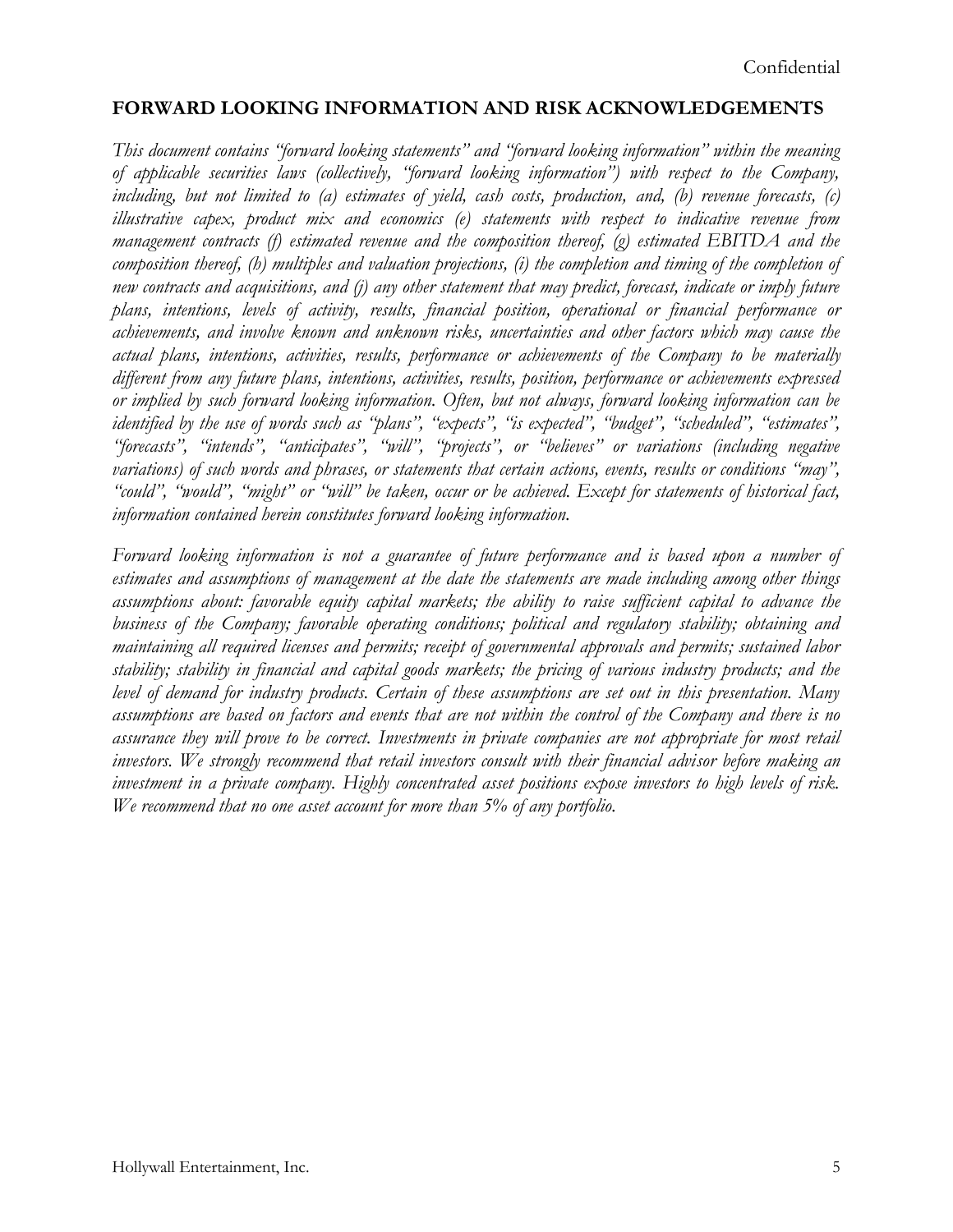

411 Route 17 South, Suite 300 Hasbrouck Heights, NJ 07604 Telephone (800) 232-0180 Fax (201) 727-1350 www.SunBusinessValuations.com

#### <span id="page-5-0"></span>**Statement of Fair Market Value**

March 4, 2021

Intangible Asset Valuation Prepared For:

Roxanna Green Hollywall Entertainment, Inc. 1701 Pennsylvania Avenue Suite 200 Washington DC 20006

Dear Ms. Green,

We have prepared an intangible asset valuation for impairment testing purposes. We have estimated the fair value of the Master recordings owned by Hollywall Entertainment, Inc. as of December 31, 2019.

Based on the Company's Financial Statements and information supplied by management, it is our professional opinion that the Master recordings owned by Hollywall Entertainment, Inc. had a fair value of approximately \$146,000,000 as of December 31, 2019.

Respectfully Submitted,

 $=$   $\sqrt{m/2}$ 

Stephen J. Goldberg, CVA Thomas F. Theurkauf, CVA Managing Partner Principal – Valuation Advisory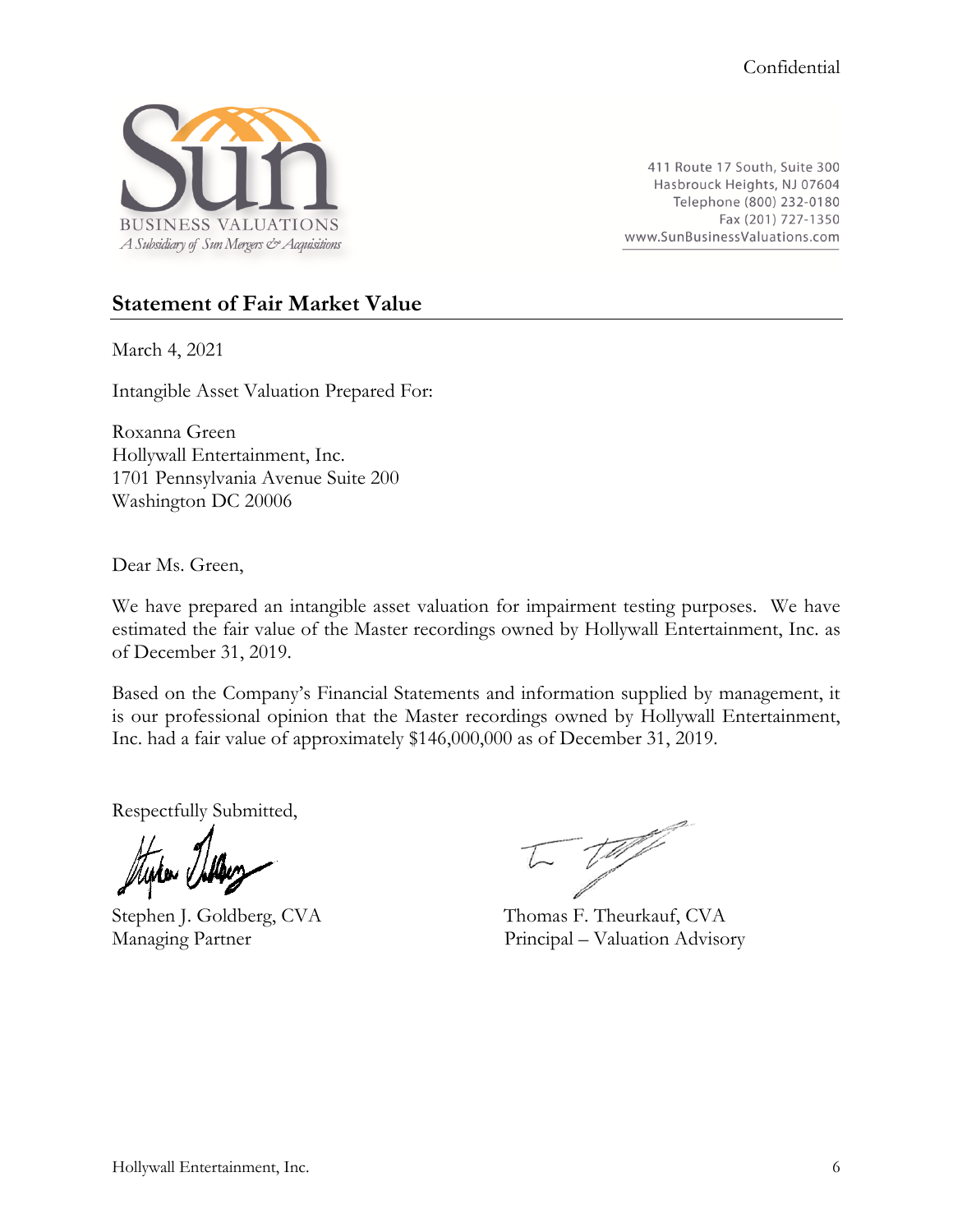#### <span id="page-6-0"></span>**Company Overview**

Hollywall Entertainment, Inc. offers digital music network and entertainment services. Hollywall Entertainment, Inc. was incorporated in 2009 and is based in Washington, District of Columbia. In 2013, Hollywall Entertainment, Inc. acquired a portfolio of intangible assets valued at approximately \$53.6 million. The following summarizes the assets included in this portfolio.

- 1. Copyrights, legal rights, trademarks, and master recordings related to over 17,500 recordings. (Master recordings)
- 2. Source code, copyrights, legal rights, and trademarks related to 29 video games.
- 3. Copyrights, legal rights, trademarks, and original recordings related to a film titled "The Elvis I Kew".

Royalty fees generated by these assets have been low in recent years. Management indicated that this can be predominantly explained by the long sales cycle and challenge of finding a partner willing to monetize the entire music library. After years of discussions and negotiations, Hollywall Entertainment, Inc. entered into an agreement with a national telecommunications provider called Omnipoint Technology Partners, LLC. on January 12, 2020. Services offered by Omnipoint Technology Partners, LLC. include TV, internet, web conferencing, cell phone plans and live streaming entertainment. Omnipoint Technology Partners, LLC. will market the Hollywall Entertainment, Inc. music library as a live streaming platform for \$4.99 per month to its existing customer base. The management team at Omnipoint Technology Partners, LLC. expects that total membership will exceed 700,000 customers by 2022.

Hollywall Entertainment, Inc. is a publicly traded company with a measurable market value. Its market cap was \$231,969,917 and its enterprise value was \$232,563,859 on December 31, 2019. The Company has few tangible assets. The Company's intangible assets were valued at approximately \$232,489,438 as of December 31, 2019. We expect that a large portion of this intangible asset value would be associated with the Master recordings. The following illustrates the calculations.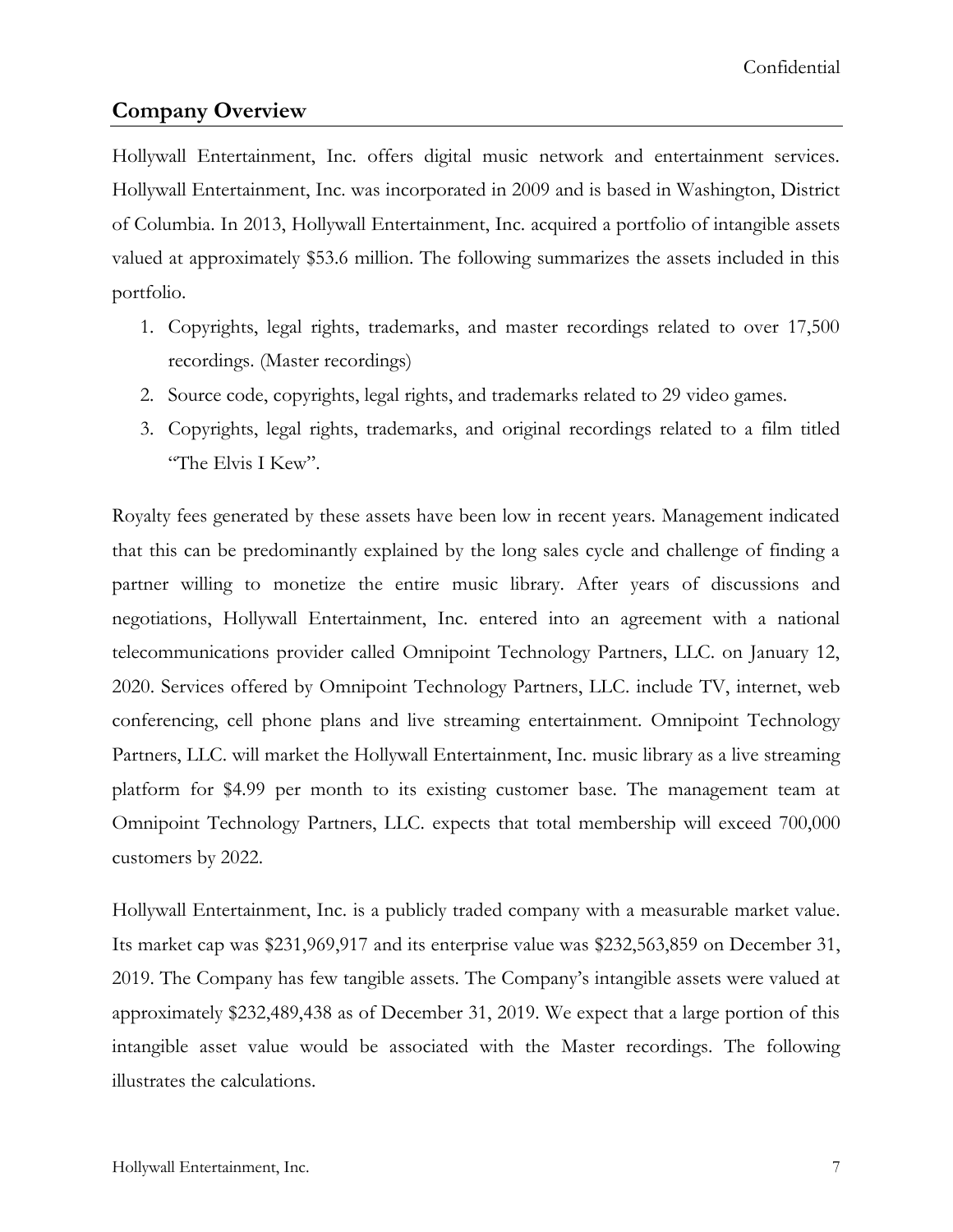### Confidential

| Equity                   | \$231,969,917 |
|--------------------------|---------------|
| Plus: Debt               | \$593,942     |
| Equals: Enterprise Value | \$232,563,859 |

| Enterprise Value                   | \$232,563,859 |
|------------------------------------|---------------|
| Less: Tangible Assets              | \$74,421      |
| Equals: Value of Intangible Assets | \$232,489,438 |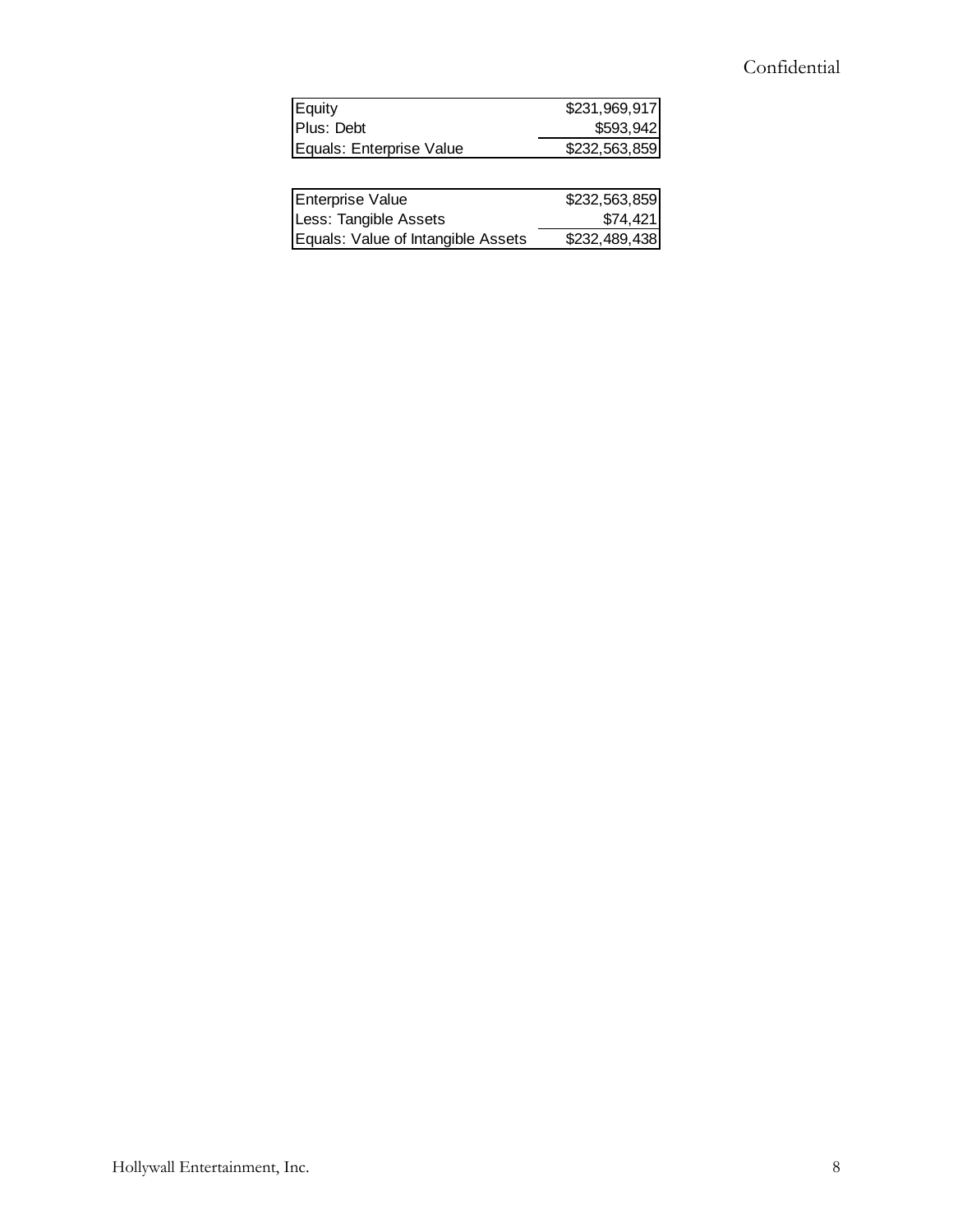### <span id="page-8-0"></span>**Income Approach**

Intangible assets have intrinsic value because they can be used to generate earnings which are distributed to investors. These benefit streams are valued based on a fair rate of return expressed as a percentage. Given this principle, appraisers can estimate the value of the subject intangible assets if they can adequately estimate the magnitude and timing of its future benefit stream and the rate of return that an investor would require to purchase that benefit stream. The methodologies that follow are based on this principle.

#### **Discounted Free Cash Flow Method**

The Discounted Cash Flow (DCF) Analysis is based on a projection of earnings and the resulting cash flows for each year. These cash flows are then discounted to their present value using the required rate of return. Simply stated, the DCF is what someone is willing to pay today in order to receive the anticipated cash flow in future years.

#### **Required Return on Equity**

A build up method was used to estimate the required rate of return. The process involves calculating the required rate of return for similar securities or assets. Each adjustment "builds up" to the appropriate rate of return. The Duff and Phelps cost of capital calculator was used to estimate the appropriate discount rate based on the size, industry and effective date. The SIC code 6794 (Patent Owners and Lessors) was selected. Establishments in this industry are primarily engaged in owning or leasing franchises, patents, and copyrights which they in turn license others to use.

| <b>Math</b> | <b>Explanation of Component</b> | Value                                                                 |          |
|-------------|---------------------------------|-----------------------------------------------------------------------|----------|
| $\ddot{}$   | "Risk Free"<br>Rate             | Available 20 year U.S. Treasury                                       | 2.25%    |
| $\ddot{}$   | "Equity Risk"<br>Premium        | Equity Return (S&P 500) Over U.S. Treasury<br><b>Instrument Rates</b> | 6.17%    |
| $\ddot{}$   | "Industry Risk"<br>Premium      | SIC Code 6794 Median Vasicek-Adjusted Beta                            | $-1.73%$ |
| $\ddot{}$   | "Size Effect"<br>Premium        | Incremental Addition to The Discount Rate<br>for the Effect of Size   | 2.22%    |
|             | Required Rate of Return         |                                                                       | $8.91\%$ |

This analysis suggests that the appropriate required return for the Hollywall Entertainment, Inc. intangible assets was 8.91% as of the effective date.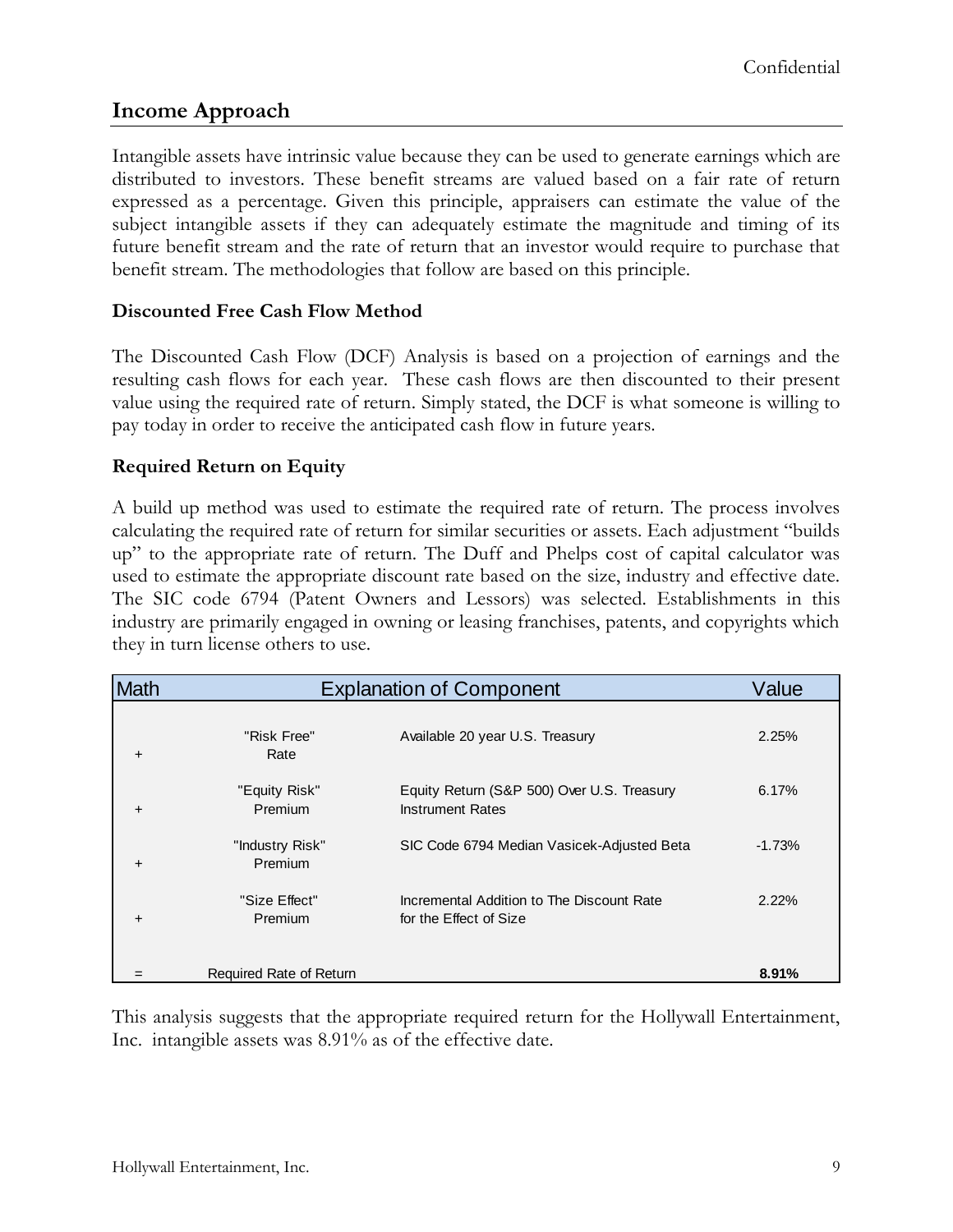### <span id="page-9-0"></span>**Income Statement Projections**

The income statement projections that were utilized in this analysis were provided by management.

| <b>Income Statement</b>                  | <b>Normalized Forecasted Income Statement</b> |           |             |             |             |
|------------------------------------------|-----------------------------------------------|-----------|-------------|-------------|-------------|
| <b>Year Ending</b>                       | <b>Year Ending</b>                            |           |             |             |             |
|                                          |                                               |           |             |             |             |
|                                          | 12/31/20                                      | 12/31/21  | 12/31/22    | 12/31/23    | 12/31/24    |
| <b>Income</b>                            |                                               |           |             |             |             |
| Revenue                                  | $\overline{\phantom{a}}$                      | 2,003,836 | 10,019,181  | 20,038,362  | 20,639,513  |
| <b>Net Revenue</b>                       |                                               | 2,003,836 | 10,019,181  | 20,038,362  | 20,639,513  |
|                                          |                                               |           |             |             |             |
| <b>Cost Of Goods Sold:</b>               |                                               |           |             |             |             |
| Cost of Goods Sold                       |                                               | 400,767   | 2,003,836   | 4,007,672   | 4,127,902   |
| <b>Total Cost of Goods Sold</b>          |                                               |           |             |             |             |
|                                          |                                               |           |             |             |             |
| <b>Gross Profit</b>                      |                                               | 2,003,836 | 10,019,181  | 20.038.362  | 20,639,513  |
|                                          |                                               |           |             |             |             |
| <b>Operating Expenses:</b>               |                                               |           |             |             |             |
| Compensation and related taxes           | $\overline{\phantom{a}}$                      | 100,000   | 498,000     | 1,000,000   | 1,030,000   |
| <b>Offices and Studios</b>               |                                               | 30,000    | 100,000     | 200,000     | 206,000     |
| Insurance                                |                                               | 50,000    | 100,000     | 200,000     | 206,000     |
| Advertising and promotion                |                                               | 30,000    | 160,000     | 200,000     | 206,000     |
| Web hosting and Network related expenses |                                               | 75,000    | 425,000     | 900,000     | 927,000     |
| Professional fees                        |                                               | 40,000    | 250.000     | 500.000     | 515,000     |
| Communications                           |                                               | 35,000    | 112,610     | 250,000     | 257,500     |
| Office supplies and expenses             |                                               | 30,000    | 100,000     | 200,000     | 206,000     |
| <b>T&amp;E</b>                           |                                               | 25,000    | 350,000     | 700,000     | 721,000     |
| <b>Total Operating Expenses</b>          |                                               | 415,000   | 2,095,610   | 4,150,000   | 4,274,500   |
|                                          |                                               |           |             |             |             |
| Other Income (Expenses):                 |                                               |           |             |             |             |
| Income Tax (Expense) or Benefit          |                                               | (556,093) | (2,773,250) | (5,560,927) | (5,727,755) |
| <b>Total Other Income/Expense</b>        |                                               | (556,093) | (2,773,250) | (5,560,927) | (5,727,755) |
| <b>Net Income</b>                        | ۰                                             | 1,032,743 | 5,150,321   | 10,327,435  | 10,637,258  |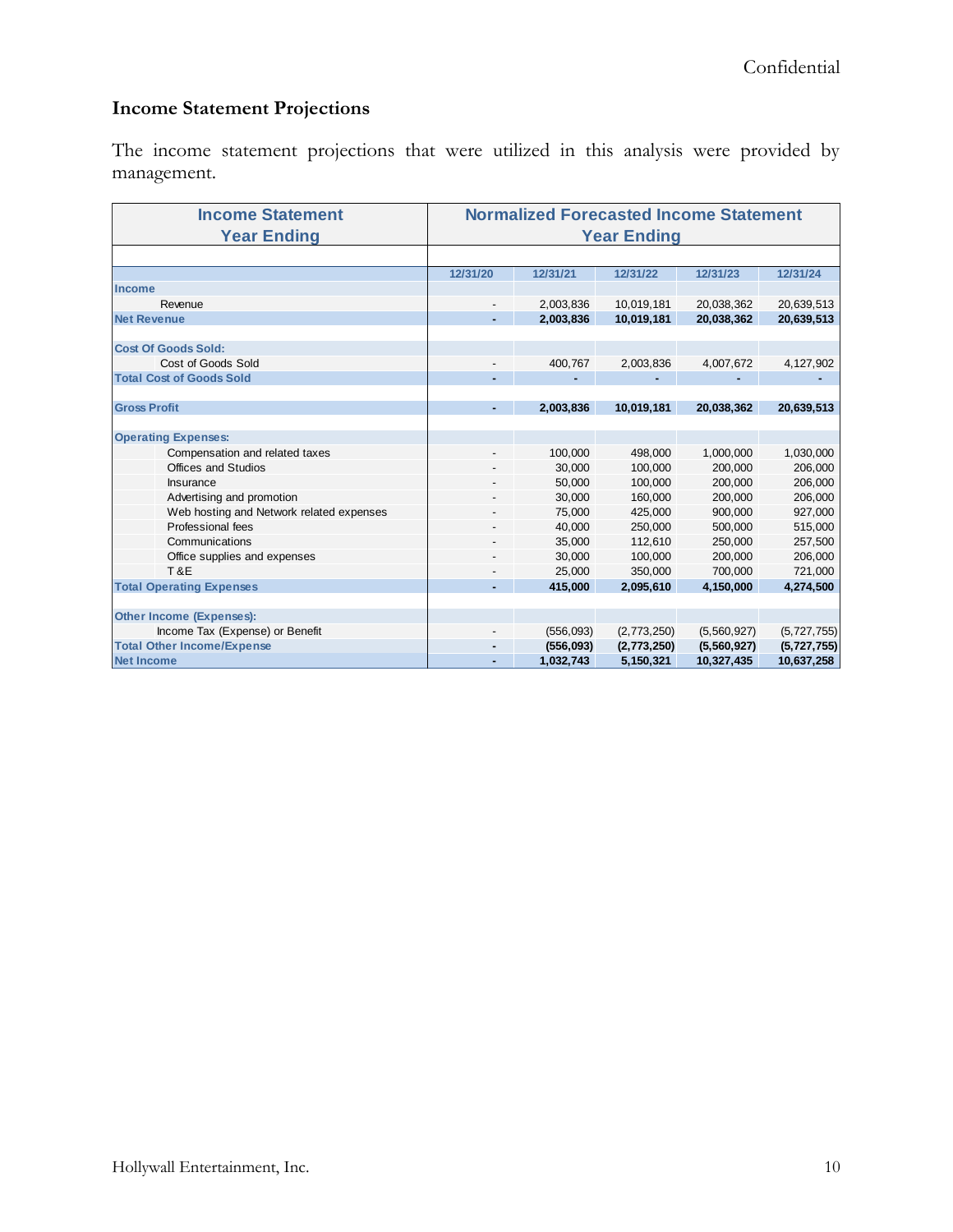#### <span id="page-10-0"></span>**Calculating and Discounting Free Cash Flow**

The final step in the Discounted Free Cash Flow Method, after projecting the financial statements and calculating the required rate of return, is to calculate and discount the free cash flows in each projected period. The next step is to calculate the terminal value. The terminal value represents the price that the assets would sell for in the last projected year. We estimated this value using the Gordon Growth Method. This method assumes that the assets will continue to generate free cash flows at a constant growth rate indefinitely. These free cash flows are then discounted to the terminal period. In determining this calculation, we utilized a conservative 3% growth rate and the required rate of return calculated earlier. The last step is to discount and sum the free cash flows for each period. The following are the specific calculations.

| <b>Discounted Cash Flow Model</b>        | <b>Projected Years</b>   |            |                                |                        |             |
|------------------------------------------|--------------------------|------------|--------------------------------|------------------------|-------------|
|                                          | 12/31/2020               | 12/31/2021 | 12/31/2022                     | 12/31/2023             | 12/31/2024  |
| Operating Income                         |                          | 1,032,743  | 5,150,321                      | 10,327,435             | 10,637,258  |
|                                          |                          |            |                                |                        |             |
| PLUS: Depreciation                       | $\overline{\phantom{0}}$ |            |                                |                        |             |
| LESS: Increase in Working Capital        |                          |            |                                |                        |             |
| <b>LESS: Capital Expenditure</b>         |                          |            |                                |                        |             |
|                                          |                          |            |                                |                        |             |
| <b>Free Cash Flow</b>                    |                          | 1,032,743  | 5,150,321                      | 10,327,435             | 10,637,258  |
| Mid Period Convention                    | 0.5                      | 1.5        | 2.5                            | 3.5                    | 4.5         |
| <b>Present Value of Cash Flows</b>       |                          | 908,638    | 4,160,686                      | 7,660,468              | 7,244,773   |
| <b>Total Present Value of Cash Flows</b> |                          |            |                                |                        | 19,974,565  |
| Terminal Value                           |                          |            |                                |                        | 185,387,075 |
| <b>Present Value of Terminal Value</b>   |                          |            |                                |                        | 120,987,544 |
|                                          |                          |            |                                | <b>Indicated Value</b> | 140,962,109 |
|                                          |                          |            | <b>Indicated Value Rounded</b> |                        | 141,000,000 |

**The Discounted Free Cash Flow method provides us with a summary fair market value of approximately \$141,000,000.**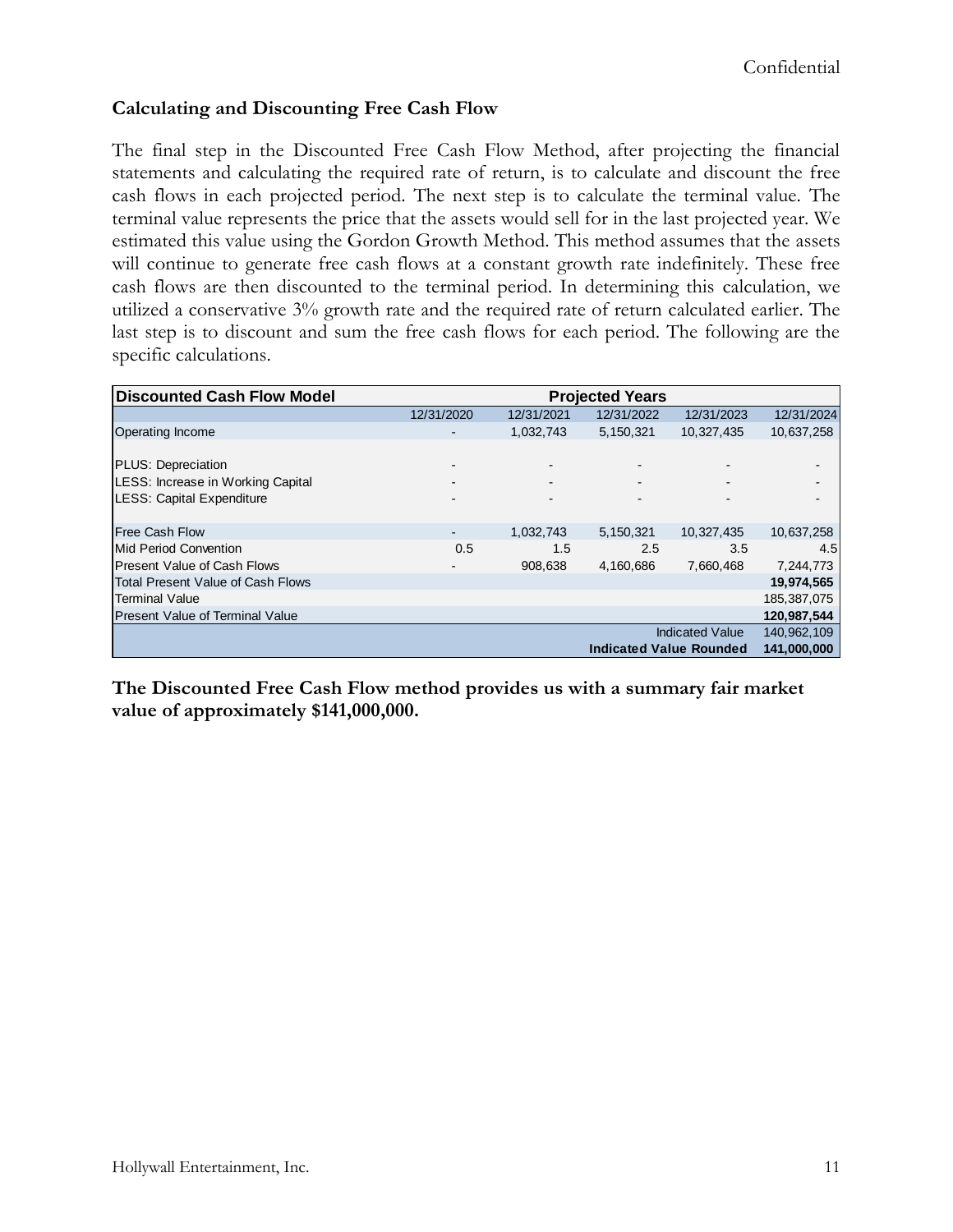### **Market Approach**

The Market Approach involves searching for comparable assets with measurable values and using this data to value the subject assets. We worked with management to find transactions of similar music assets. The following is a list of some recent transactions of similar music assets.

| Universal Media Group |                         | \$150,000,000 Includes settlement proceeds and insurance claims |
|-----------------------|-------------------------|-----------------------------------------------------------------|
| eOne Music            |                         | \$120,000,000 Value is based on their asset allocation          |
| Stevie Nicks          |                         | \$125,000,000 Sold 80% interest for \$100M                      |
| Beach Boys            |                         | \$125,000,000 Sold 80% interest for \$100M                      |
| Bob Dylan             | \$300,000,000 Sold 100% |                                                                 |
| Neil Young            |                         | \$300,000,000 Sold 50% interest for \$150 million               |

We reviewed each transaction with management and determined that the Universal Media Group assets that were recently destroyed in a fire represent the most similar portfolio of music assets. Management indicated that Hollywall Entertainment actually owns the master records for approximately 50% of the portfolio that was destroyed in the fire.

**The Market Approach method provides us with a summary fair market value of approximately \$150,000,000.**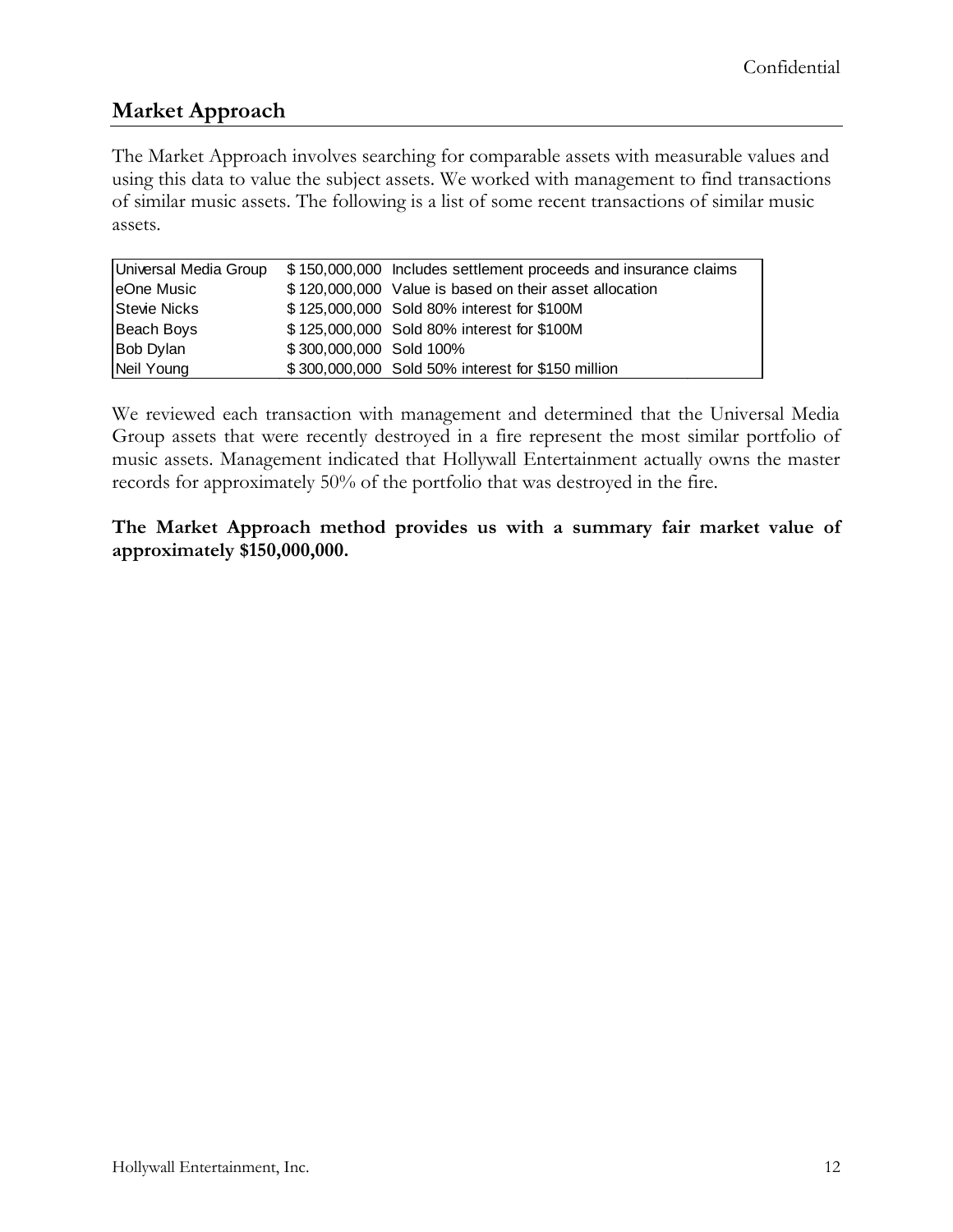| <b>Valuation Synthesis:</b>                |                        |             |                       |
|--------------------------------------------|------------------------|-------------|-----------------------|
|                                            | <b>Indicated Value</b> | % of Weight | <b>Extended Value</b> |
| Market Approach to Value                   |                        |             |                       |
| Guideline Transactions Method              | 150,000,000            | 50%         | 75.000.000            |
| Income Approach to Value                   |                        |             |                       |
| Discounted Free Cash Flow Method           | 141,000,000            | 50%         | 70,500,000            |
| Sum of All Weights                         |                        | 100%        | 145,500,000           |
| <b>Fair Market Value of Equity Rounded</b> |                        |             | 146,000,000<br>S      |
|                                            |                        |             |                       |

Based on the Company's Financial Statements and information supplied by management, it is our professional opinion that the Master recordings owned by Hollywall Entertainment, Inc. had a fair value of approximately \$146,000,000 as of December 31, 2019.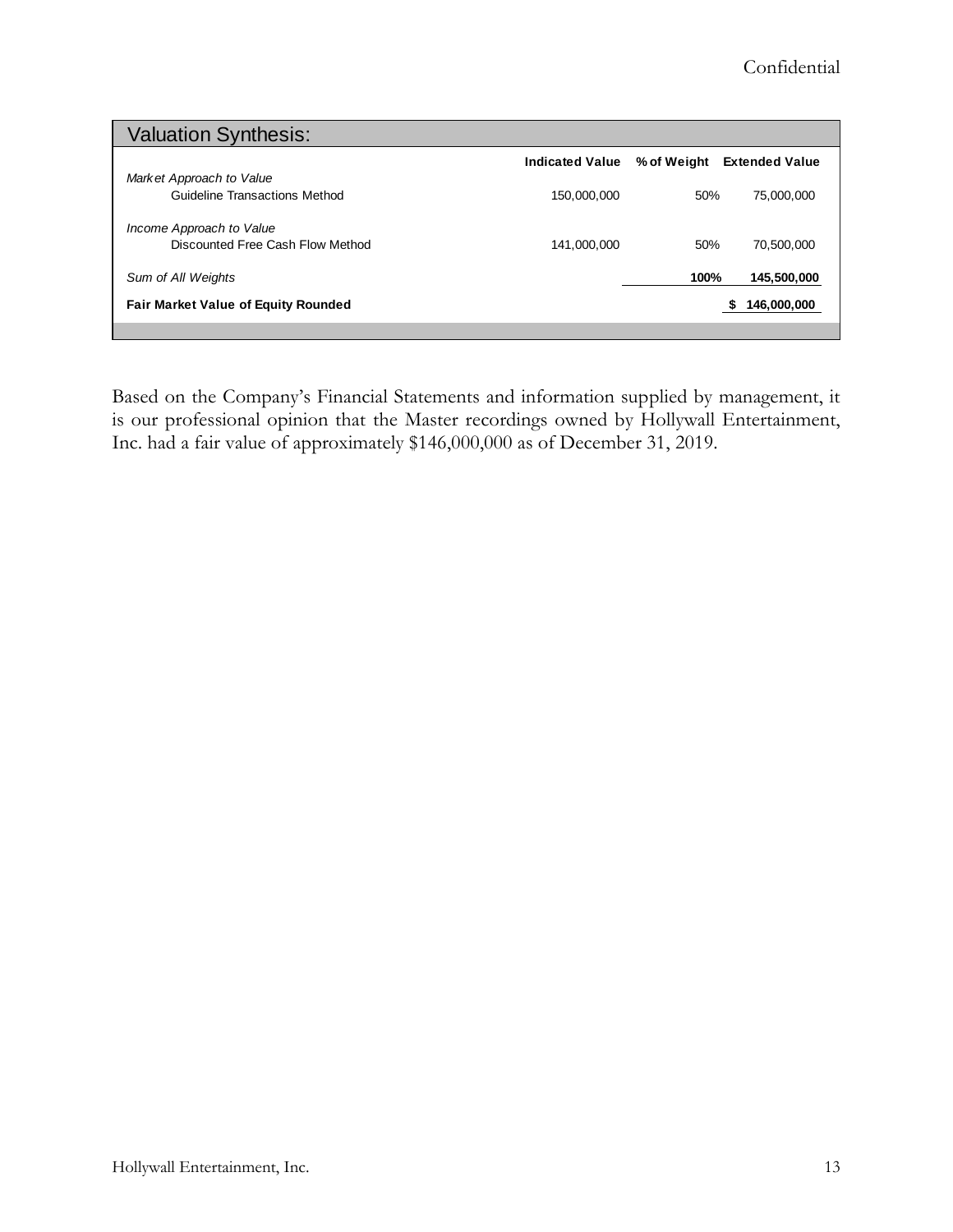## <span id="page-13-0"></span>**Appendix**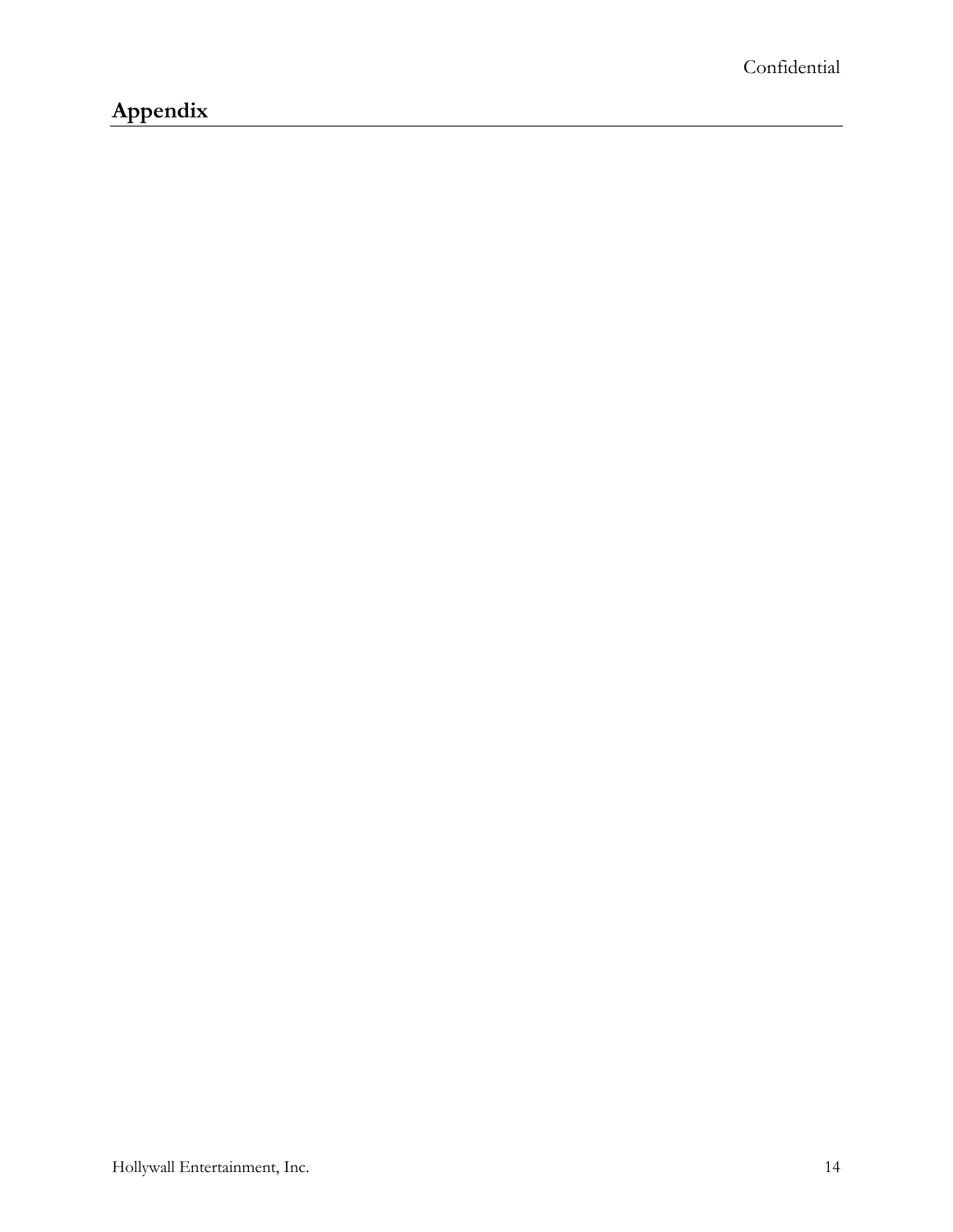| <b>Income Statement</b>                  |               |               |  |  |
|------------------------------------------|---------------|---------------|--|--|
| <b>Year Ending</b>                       |               |               |  |  |
|                                          | 12/31/18      | 12/31/19      |  |  |
| <b>Revenue</b>                           |               |               |  |  |
| <b>Sales</b>                             | 64            | 21,760        |  |  |
| Royalty Income                           | 1,217         | 180,000       |  |  |
| <b>Net Revenue</b>                       | 1,281         | 201,760       |  |  |
| <b>Operating Expenses:</b>               |               |               |  |  |
| Advertising and Promotion                | 71,551        | 76,533        |  |  |
| Auto                                     | 8,063         | 6,954         |  |  |
| <b>Executive Management Compensation</b> | 603,140       | 568,611       |  |  |
| <b>Furnishings and Fixtures</b>          | 1,146         | 37,634        |  |  |
| Insurance                                | 12,920        | 3,559         |  |  |
| Legal & Professional Fees                | 23,659        | 15,000        |  |  |
| Meals & Entertainment                    | 7,927         | 20,355        |  |  |
| Office & General Administrative Expenses | 33,047        | 64,773        |  |  |
| Postage                                  | 1,232         | 891           |  |  |
| <b>Professional Fees</b>                 | 137,008       | 2,427,902     |  |  |
| Lease                                    | 24,398        | 76,817        |  |  |
| <b>Studio Fees</b>                       | 10,805        | 3,384         |  |  |
| Taxes & Licenses                         | 2,994         | 500           |  |  |
| Telephone                                | 8,097         | 5,280         |  |  |
| <b>Travel</b>                            | 57,703        | 56,668        |  |  |
| <b>Utilities</b>                         | 1,298         | 2,376         |  |  |
| <b>Total Operating Expenses</b>          | 1,004,988     | 3,367,237     |  |  |
| <b>Other Income (Expenses):</b>          |               |               |  |  |
| Interest Expense                         | (39, 378)     | (29, 688)     |  |  |
| Depreciation                             | (4, 726)      | (20, 695)     |  |  |
| Income Tax (Expense) or Benefit          | 1,196,691     | 1,163,000     |  |  |
| Amortization                             | (2,523,810)   | (2,523,810)   |  |  |
| <b>Total Other Income/Expense</b>        | (1, 371, 223) | (1, 411, 193) |  |  |
| <b>Net Income</b>                        | (2, 374, 930) | (4, 576, 670) |  |  |

### **Hollywall Entertainment, Inc. – Draft Income Statements**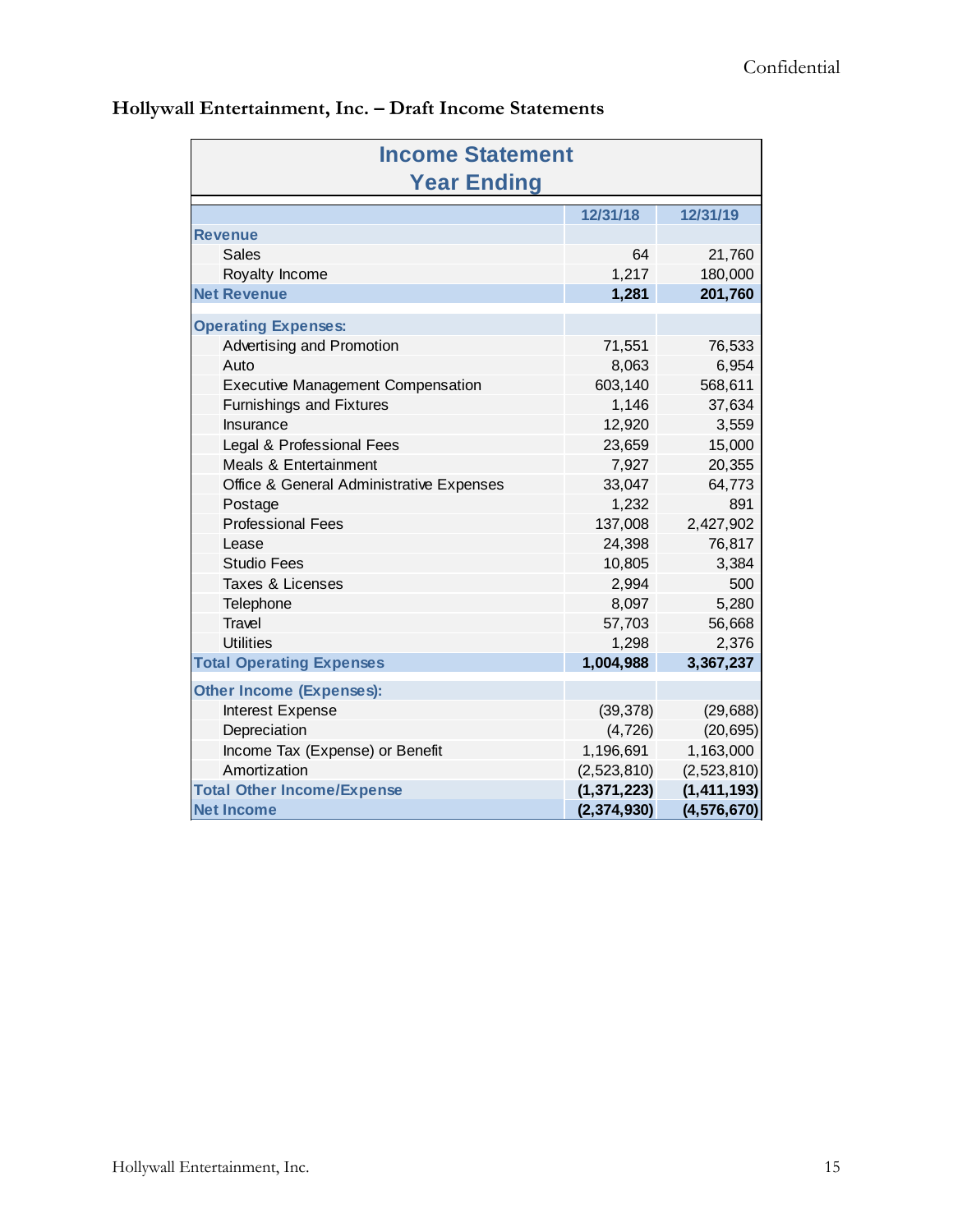| <b>Recast Balance Sheet</b>           |               |  |
|---------------------------------------|---------------|--|
|                                       | 12/31/19      |  |
| <b>Assets</b>                         |               |  |
| <b>Current Assets:</b>                |               |  |
| Cash                                  | 3,945         |  |
| <b>Total Current Assets</b>           | 3,945         |  |
| <b>Fixed Assets:</b>                  |               |  |
| Vehicles                              | 95,897        |  |
| Less: Accumulated Depreciation        | (25, 421)     |  |
| <b>Total Property &amp; Equipment</b> | 70,476        |  |
| Other Assets:                         |               |  |
| Intangible Assets: Music              | 53,000,000    |  |
| Less: Accumulated Amortization        | (13,880,952)  |  |
| <b>Total Other Assets</b>             | 39,119,048    |  |
| <b>Total Assets</b>                   | 39, 193, 469  |  |
| <b>Liabilities</b>                    |               |  |
| <b>Current Liabilities</b>            |               |  |
| <b>Accounts Payable</b>               | 52,207        |  |
| <b>Accrued Expenses</b>               | 935,108       |  |
| <b>Total Current Liabilities</b>      | 987,315       |  |
| <b>Long-Term Liabilities</b>          |               |  |
| Deferred Income Taxes Payable         | (6, 105, 750) |  |
| Long Term Notes Payable               | 593,942       |  |
| <b>Total Long Term Liabilities</b>    | (5,511,808)   |  |
| <b>Total Liabilities</b>              | (4, 524, 493) |  |
| <b>Equity</b>                         |               |  |
| Equity                                | 43,717,962    |  |
| <b>Total Equity</b>                   | 43,717,962    |  |
| <b>Total Liabilities &amp; Equity</b> | 39, 193, 469  |  |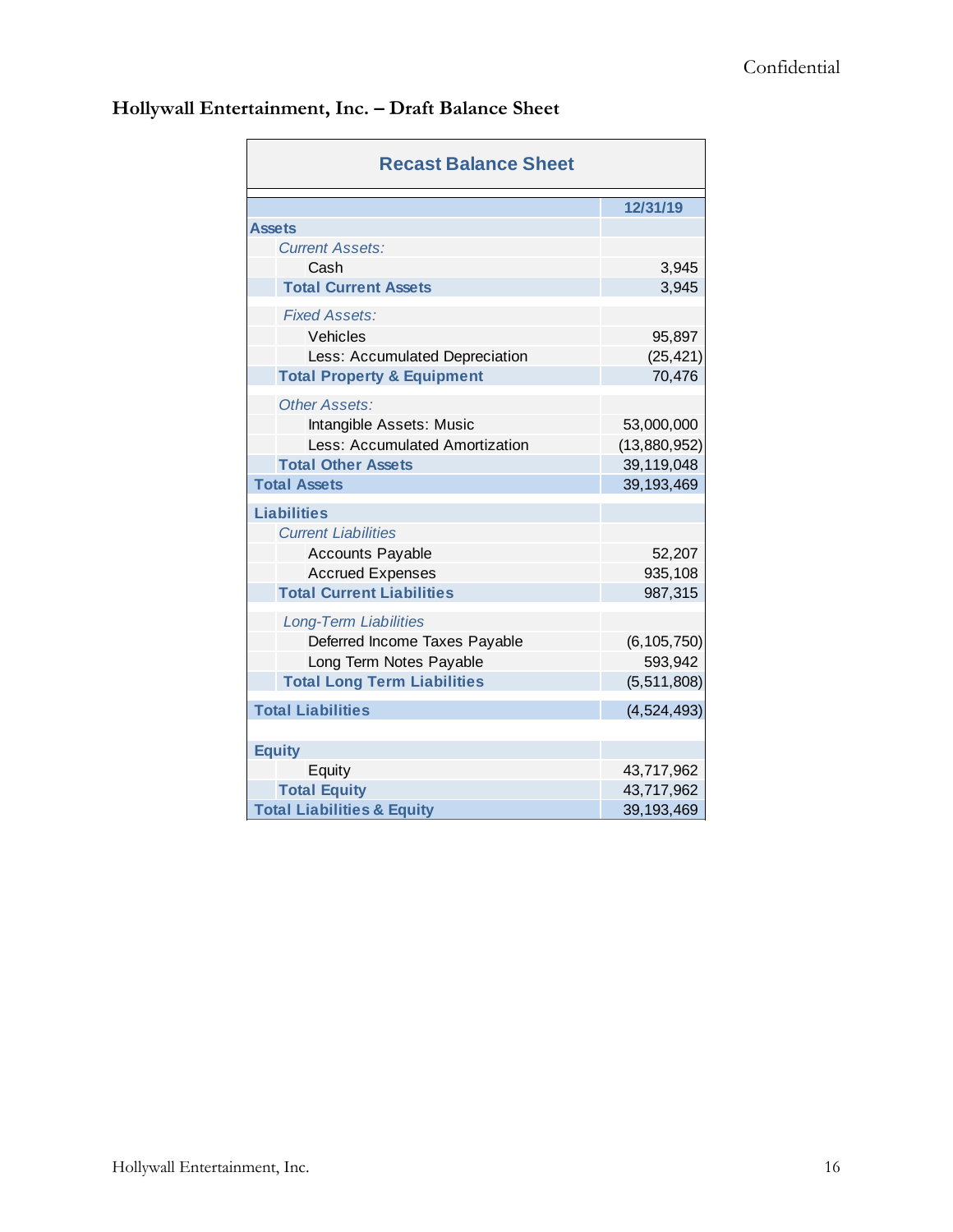

411 Route 17 South, Suite 300 Hasbrouck Heights, NJ 07604 Telephone (800) 232-0180 Fax (201) 727-1350 www.SunBusinessValuations.com

#### <span id="page-16-0"></span>**Certification of Evaluator**

I certify that, to the best of my knowledge and belief:

- The statements of fact contained in the report are true and correct
- The report analyses, opinions, and conclusions are limited only by the reported assumptions and limiting conditions and are my personal, impartial, and unbiased professional analyses, opinions, and conclusions.
- I have no present or prospective interest in the property that is the subject of this report, and I have no personal interest with respect to the parties involved.
- I have no bias with respect to the property that is the subject of this report or to the parties involved with this assignment.
- My engagement in this assignment was no contingent upon developing or reporting predetermined results
- My compensation for completing this assignment is not contingent upon the development or reporting of a predetermined value or direction in value that favors the cause of the client, the amount of the value opinion, the attainment of a stipulated result, or the occurrence of subsequent event directly related to the intended use of this appraisal.
- My analyses, opinions, conclusions were developed, and this report has been prepared, in conformity with the Uniform Standards of Professional Appraisal Practice.

Respectfully Submitted,

 $\sqrt{2}$ 

Stephen J. Goldberg, CVA Thomas F. Theurkauf, CVA Managing Partner Principal – Valuation Advisory